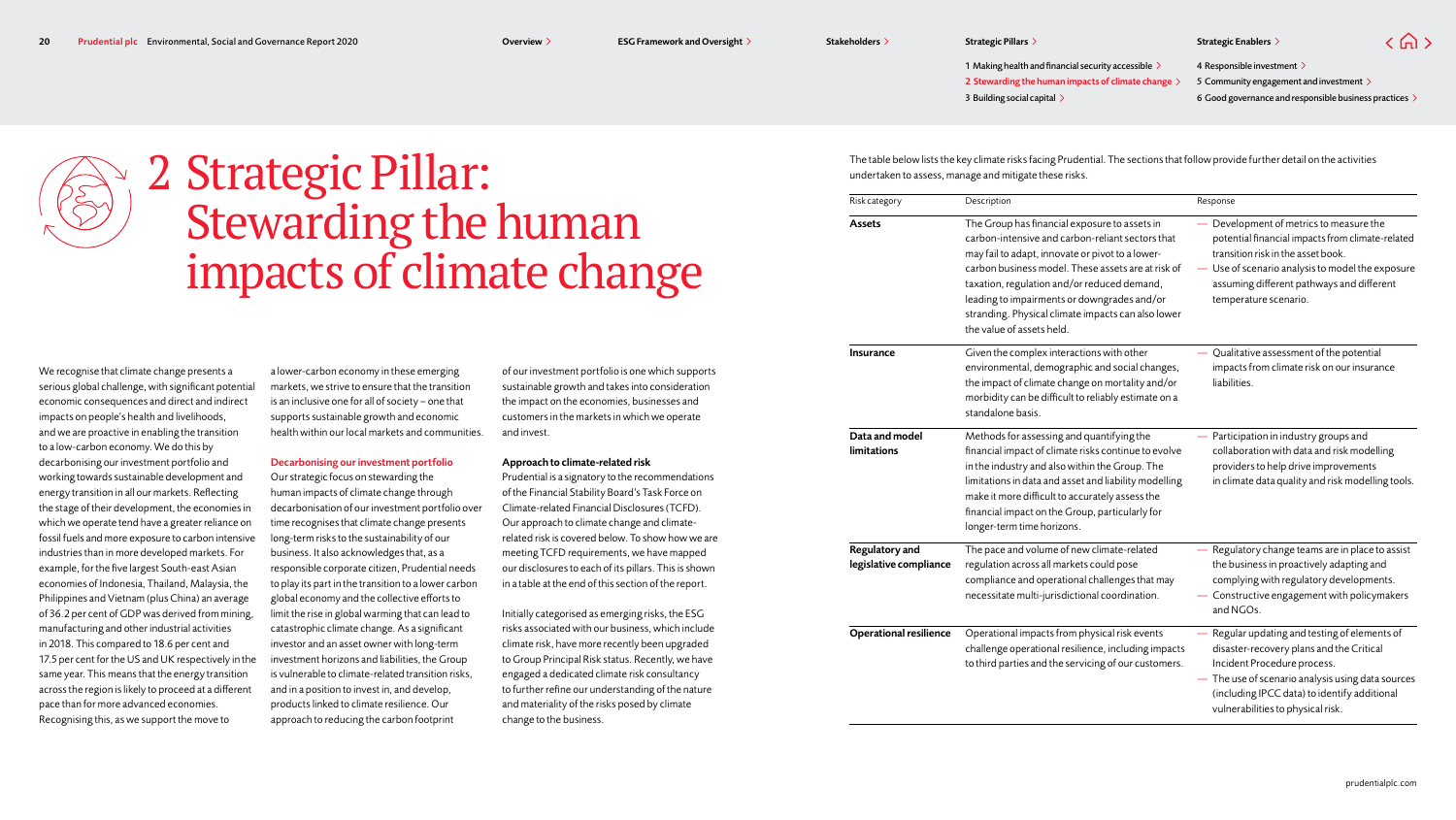$\langle \bigcap \rangle$ 

1 Making health and financial security accessible  $\geq$ 3 Building social capital > 2 Stewarding the human impacts of climate change  $\geq$ 

4 Responsible investment > 5 Community engagement and investment > 6 Good governance and responsible business practices  $\geq$ 

The risks are also influenced by the broader political, economic and societal backdrop in which the Group operates. These factors interact with, and can amplify and shape, the impacts of climate-related risks. Examples of risk factors that could exacerbate climate risks include geopolitical issues, political processes, such as negotiations to curb emissions, or the unfolding Covid-19 pandemic, which is reshaping global economic activity.

#### Activity throughout 2020

Work to quantify and model the nature of our climate risk exposure has continued throughout 2020, consistent with our strategic focus on climate change risk and in alignment with the TCFD recommendations. The Group Risk and Group Actuarial functions have led efforts to deepen understanding of the exposure to climate-related risks in our asset management and asset owner businesses across the Group. Activity has included the identification of metrics to measure exposure to greenhouse emissions, measuring the carbon footprint of our asset book, the selection of scenarios for stress testing assets, and investment in new tools to support carbon footprinting and scenario analysis.

A key activity has been the use of scenario analysis to model the Group's exposure to climate-related risk, assuming different transition pathways and temperature scenarios (see case study). The modelling has helped to further our understanding of the nature of the climate risk

the Group faces. This has reinforced that the main financial risk is to the asset side of the balance sheet. This finding is consistent with our business model: as a major asset owner and manager, we rely on investment returns to meet the longer-term obligations of our liabilities and thus are vulnerable to risks that interrupt or impair those returns. The finding also reinforces the case for the strategic objective to decarbonise the investment portfolio, which is both a way in which Prudential can limit its exposure to potential transition risks, as well as contribute to global efforts to decarbonise the global economy.

The potential impact from climate risk on our insurance liabilities has also been investigated. To better understand the potential impact to our insurance liabilities, a qualitative assessment of the impact of climate-related risk on insurance risk was carried out by Group Actuarial during the year. This established that over the short term, such as over the three years of the current business plan cycle, climate change is not expected to materially increase or decrease claims for our life and health business. Over the longer term, the financial impacts from climate-related risks on our insurance liabilities could be more significant, for example on reserving implications, if there is a step change in long-term morbidity and/or mortality expectations, and medical inflation. However, the overall financial impact will be mitigated by our ability to reprice contracts and develop new products.

#### Response to climate-related risks

We believe that the new strategic ESG framework and the long-term goals to decarbonise the investment portfolio and support an inclusive transition are an important way in which we can meet to meet stakeholder expectations and fulfil our fiduciary obligations. It will reduce the Group's exposure to asset risk – which includes transition risk – over time, while also contributing to efforts to decarbonise the global economy.

Recognising that transition risk represents the nearest-term and most impactful financial risk to the Group, the Group Risk function undertook an initial transition risk analysis on insurance assets managed in segregated portfolios by the Group's asset managers. This focused on investments where Prudential both maintains direct control of the mandate and exerts some influence over the investment process. Provisional reports were produced using climate-related data and metrics provided through a proprietary vendor tool. This facilitates a breakdown of the contributions of different sectors to the overall carbon footprint metrics of the asset book and highlights the most carbon-intensive sectors, including those most at risk of being stranded. It also enables the most carbon-intensive companies held in the asset book – and thus the largest issuer contributors to the overall metrics – to be determined and monitored. We have also determined the initial weighted average carbon intensity (WACI) of the listed equity and corporate bond asset classes of our insurance investment portfolio.

## **Case study**

# Modelling climate change risk: The role of scenario testing

During 2020, the Group undertook a stress testing exercise based on the three scenarios laid out within the PRA Insurance Stress Tests: orderly transition (temperature ncreases kept below 2°C , meeting the Paris Agreement); disorderly transition (temperature increases kept below 2°C but with delayed and sudden policies); and failure to meet the Paris Agreement (specifically, reaching a temperature increase n excess of 4°C assuming no transition and a continuation The Group's entire asset portfolio was included, and the testing included the impact of physical and transition risk on the asset portfolio for the chosen scenarios. The impacts of climate change on insurance liabilities was also investigated.

These stress tests have informed discussions on how to assess the Group's business objectives and strategy and have provided further insight into the capabilities and data required for future stress modelling. These analyses have also been complemented by reviewing alternative scenario testing methodologies using tools provided by specialist vendors or open solutions.

The Group is continuing to explore and develop its scenario analysis approach, including investigating the use of the Group's economic capital model, and ultimately formalise the process for conducting sophisticated climate scenario analysis as part of the Group's risk management frameworks.  $\square$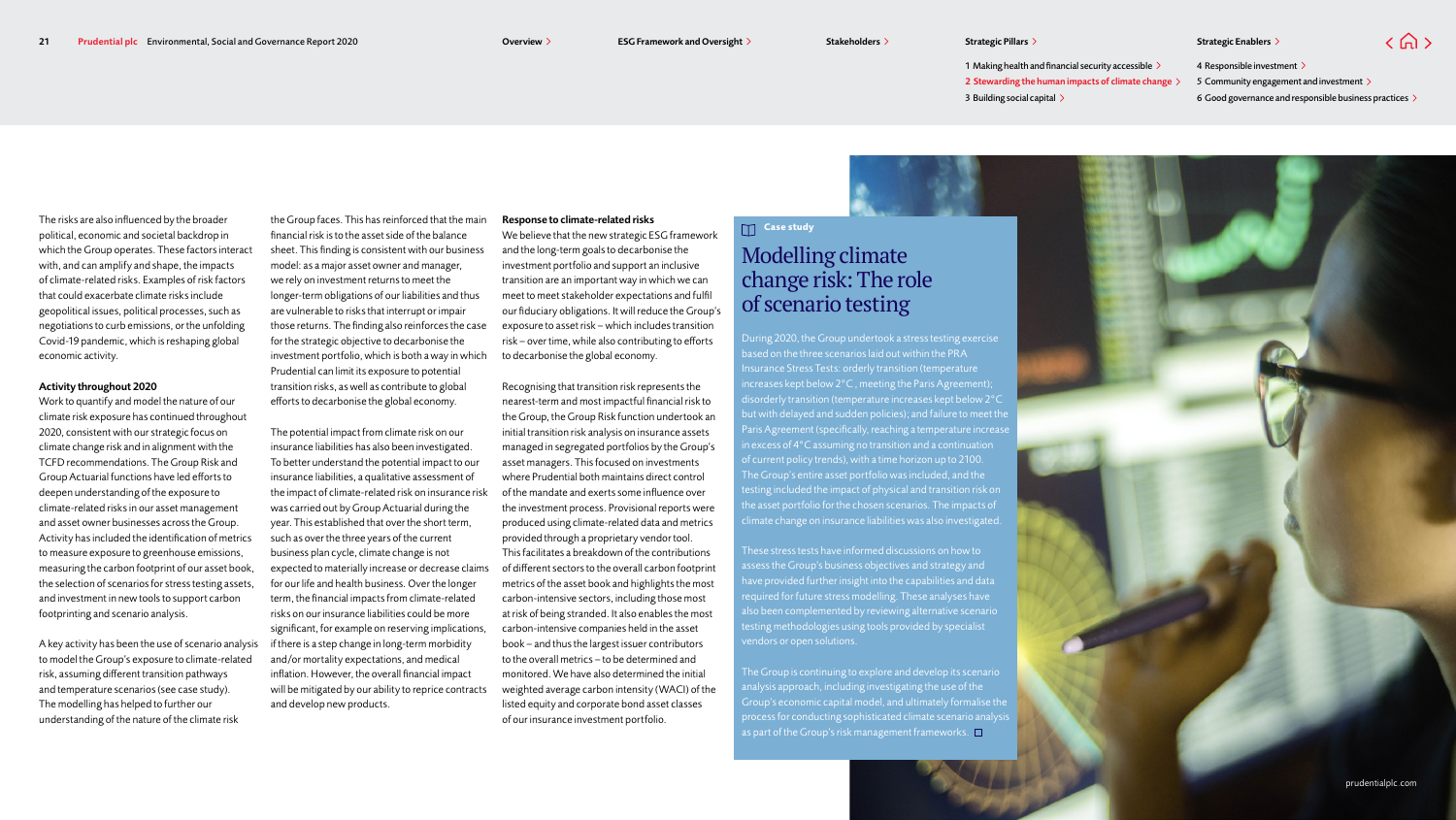1 Making health and financial security accessible  $\geq$ 3 Building social capital > 2 Stewarding the human impacts of climate change  $\geq$ 

4 Responsible investment > 5 Community engagement and investment > 6 Good governance and responsible business practices  $\geq$ 

 $\langle$   $\bigcap$   $\rangle$ 

Building on this work, we are continuing to develop metrics that are appropriate for our business, to support an enhanced management and reporting process for climate risk. As well as WACI, other potential metrics under consideration include the percentage of the portfolio in carbon-intensive sectors, stranded asset exposure as a percentage of assets under management, and portfolio exposure to clean technology solutions. These metrics were considered at a Board Risk Committee workshop held to discuss the potential business impacts of transition and physical climate risks. Work to enhance the management and reporting of climate risk will continue in collaboration with our asset management and asset owner business units, with the aim of integrating climate risk metrics and monitoring into broader investment processes and aligning with the responsible investment framework.

We also continue to develop our scenario testing capabilities and have engaged with a climate risk consultancy to perform a focused exercise using their scenario modelling capability. Investigating different methodologies supports the Group's ability to determine climate scenarios appropriate to its nature, scale and complexity. The potential impacts of different scenarios on the balance sheet were discussed in 2020 with the Technical Actuarial Committee (TAC), which sets the methodology for the economic capital model. To date, the impacts have been indirectly

incorporated into the economic capital model via the market risk calibrations. No additional adjustment is considered necessary at this time and this will be kept under regular review.

Our existing business continuity management programmes are assessing the risk of natural disasters, including those caused by significantly altered climatic conditions, such as increased frequency and severity of tropical storms or increased flooding. The Group remains focused on its operational resilience and is supplementing existing activities with scenario analysis to identify additional areas of vulnerability that may arise due to climate change, including assets, operations, third party supply chains and customers. Group Risk has trialled a number of dedicated risk management platforms and has shared the outputs with local business continuity teams to help inform assessment and management of physical risks to operations in territories for which they are responsible.

#### Transparency and engagement

As well as the work to enhance internal management and reporting of climate-related information, we participate in external benchmarks to provide additional visibility to stakeholders on our climate-related activity. We aim continually to improve the transparency and utility of our reporting.

In 2020, we continued to participate in CDP (formerly the Carbon Disclosure Project) and maintained our score with a B grading (2019: B). We continue to participate in ClimateWise and received an improved score of 68 per cent (2019: 51 per cent), which we believe reflects the progress we have made over the year in our management and reporting of climate issues.

To help address industry issues, such as the limitation of climate-related disclosures and evolution of data availability and climate risk modelling for financial market participants, we participate in industry bodies that can help drive improvements in risk management processes and lobby for improved standards.

We also seek to collaborate with peers and other investors to amplify the impacts of our activity in this area. These activities are described in more detail in the Responsible Investment section on page 34.

As noted in the list of material risks, the pace and volume of regulatory and legislative compliance developments poses a challenge to the Group. As part of our ongoing government relations activity, we regularly engage with regulators and monitor evolving climate risk-related initiatives that could develop into new regulation in the markets in which we operate. In a similar manner, we also engage constructively with policymakers and

NGOs to shape the evolution of regulation and standards relating to climate risk. For example, during 2020 Prudential Hong Kong joined an industry-wide task force established by the Hong Kong Insurance Authority and Hong Kong Federation of Insurers to work on several areas within 'green insurance'. More information on our engagement and regulatory interactions, including those related to climate risks and opportunities, can be found in the Responsible Investment section on page 34.

#### Supporting an inclusive transition

Our Asian markets include highly developed economies such as Hong Kong and Singapore that have diversified, service-led economies and mature financial markets, and emerging markets that are more dependent on primary and energy-intensive industries. These emerging markets have a greater reliance on fossil fuels in their generation mix, and less developed financial systems.

This means that the energy transition across the region is likely to proceed at a slower pace than for advanced economies as reflected in the countries' Nationally Determined Contributions, as required by the Paris Agreement. This point was highlighted by Mr Ravi Menon, Managing Director of the Monetary Authority of Singapore (MAS). Speaking at a Financial Times Investing for Good Asia Digital Conference on 13 October

2020, Mr Menon noted that 'Asia is at a different stage of development, with millions of people still lacking access to electricity, modern sanitation, and drinking water. While demand for affordable energy will continue to grow strongly, most Asian economies are still heavily dependent on fossil fuels for their energy needs and it is unrealistic to suddenly replace fossil fuels with renewable energy.'

For Prudential, this means that, while we are committed to an objective to decarbonise our investment portfolio, we are mindful of the need to implement the strategy in a way that acknowledges the nature of the markets in which we operate and seeks to share the financial and social burden of the transition in a fair manner. Our support for an inclusive transition aims to balance our responsibilities and obligations to all our stakeholders.

We recognise the importance of coalition building in delivering an inclusive transition. As a member of the Sustainable Development Investment Partnership (SDIP), coordinated by the World Economic Forum with support from the OECD, we work with public and private sector institutions in emerging markets, particularly in South-east Asia, to scale domestic and international investment in sustainable infrastructure and promote energy transition. The SDIP's ASEAN Hub, whose Steering Group Prudential has

co-chaired since 2017, launched a Sustainable Investment Innovation Roundtable in 2020, a monthly forum to catalyse new ideas for scaling up investments to further the SDGs.

#### Capturing opportunities

We also recognise that the implementation of our strategic ESG framework can generate opportunities for the Group. Some of these opportunities will come through our efforts to take early mitigating action against the climate risks we identify, including incorporating transition risk into investment decisions to reduce the risk of being exposed to stranded assets.

Others will come through supporting an inclusive transition. The infrastructure and capital expenditure required to enable the transition represents attractive investment opportunities in many cases. For example, there is a role for institutions to both develop new products and invest in structures and mechanisms that enable a managed withdrawal from reliance on coalpowered electricity within developing economies.

In response to this, we have developed several responsible investment products that channel our customers' savings towards ESG-themed investments, such as the Asia Sustainable Bond Fund recently launched by Eastspring. More information on our ESG-related investment activity is available in the Responsible Investment section on page 34.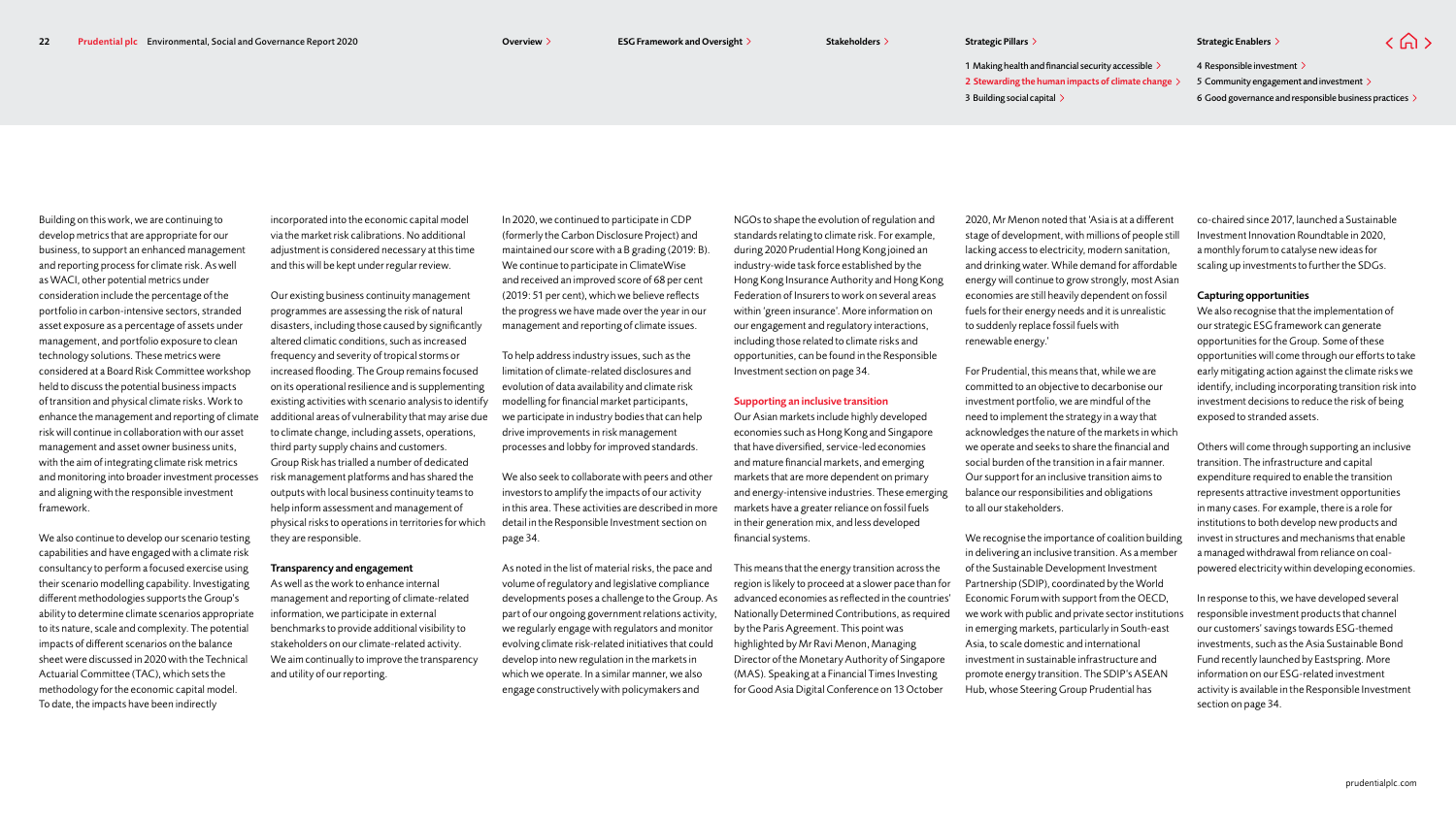1 Making health and financial security accessible  $\geq$ 3 Building social capital  $\geq$ 2 Stewarding the human impacts of climate change  $\geq$ 

4 Responsible investment > 5 Community engagement and investment > 6 Good governance and responsible business practices  $\geq$ 

 $\langle \bigcap \rangle$ 



# Helping Asia exit from coal: The Energy Transition Mechanism

Writing for the World Economic Forum as part of the Great Reset series in May 2020, Don Kanak, then chairman of Eastspring, outlined a [proposal](https://www.weforum.org/agenda/2020/05/how-to-replace-coal-and-accelerate-the-energy-transition-in-developing-countries/) for a 'Coal Retirement Mechanism', which would accelerate the transition to renewables in developing countries where coal use is high and poised to grow. An investment fund would be established in collaboration with national authorities consistent with climate commitments to purchase and retire coal fired power plants over 10 to 15 years, cutting short their expected lifetimes of 30 to 40 years or more. Investors in the fund would include developed country governments and multilateral banks with access to low-cost capital. The proposal is an example of how we are seeking to support the markets and communities in which we operate to manage the challenge of the energy transition.

Since then, the proposal has been [updated](http://www.weforum.org/agenda/2021/01/how-to-accelerate-the-energy-transition-in-developing-economies) and renamed as the Energy Transition Mechanism (ETM) and was published on the World Economic Forum as part of the 2021 Davos Agenda series. The ETM would accelerate the retirement of carbon-intensive power assets, dramatically expand demand for renewables, and provide time and resources for a just transition.  $\square$ 

Climate change is also likely to drive demand for new health products, given the linkage of climate change to human health through changes in the incidence of diseases and the emergence of new diseases. We have launched a dengue alert service to customers in some Asian markets through our Pulse super-app. The decision to offer the application reflects the increasing incidence of dengue fever in the region, driven by warmer temperatures and higher humidity. This alert service is complemented by the provision of affordable insurance plans for the markets in which dengue is prevalent – see Inclusive offerings within Making health and financial security accessible for more information.

#### Next steps

Over the next three years, we will work to strengthen management of climate risk across the Group. We will approach this as a Group-wide cross-functional initiative, with participation from our asset owner and asset manager businesses, risk, actuarial, and government relations colleagues.

Scenario analysis will be an important area of focus as we plan to move it into our mainstream risk management processes during 2021 and to begin internally reporting findings within Group and business unit level management information. As we further investigate how climate risk impacts our business in the long term, we aim to

operationalise and to continue to increase the use of scenario testing. We plan to voluntarily run scenario tests emerging from regulators, such as the Bank of England's exploratory climate risk scenario for banks and insurers in 2021.

We are aware that many companies have set targets in alignment with the Paris Agreement. We are in the process of assessing similar suitable targets in respect of the carbon emissions from our investments, given their importance within our overall emissions profile, and our overarching strategic commitment to decarbonising our investment portfolio.

In the interim, we continue to increase our level of ambition in relation to our own emissions footprint. This year we have set new and stretching targets for our Scope 1 and Scope 2 greenhouse gas emissions, with the aim of becoming net carbon neutral across these two scopes by the end of 2030. More information on the environmental impact of our direct operations is available on page 46.

During 2021 we will continue to scale up our engagement strategy with key policy and political stakeholders around the COP26 conference in November with a focus on financial sector issues to support the just transition and sustainable finance priorities in particular for emerging markets.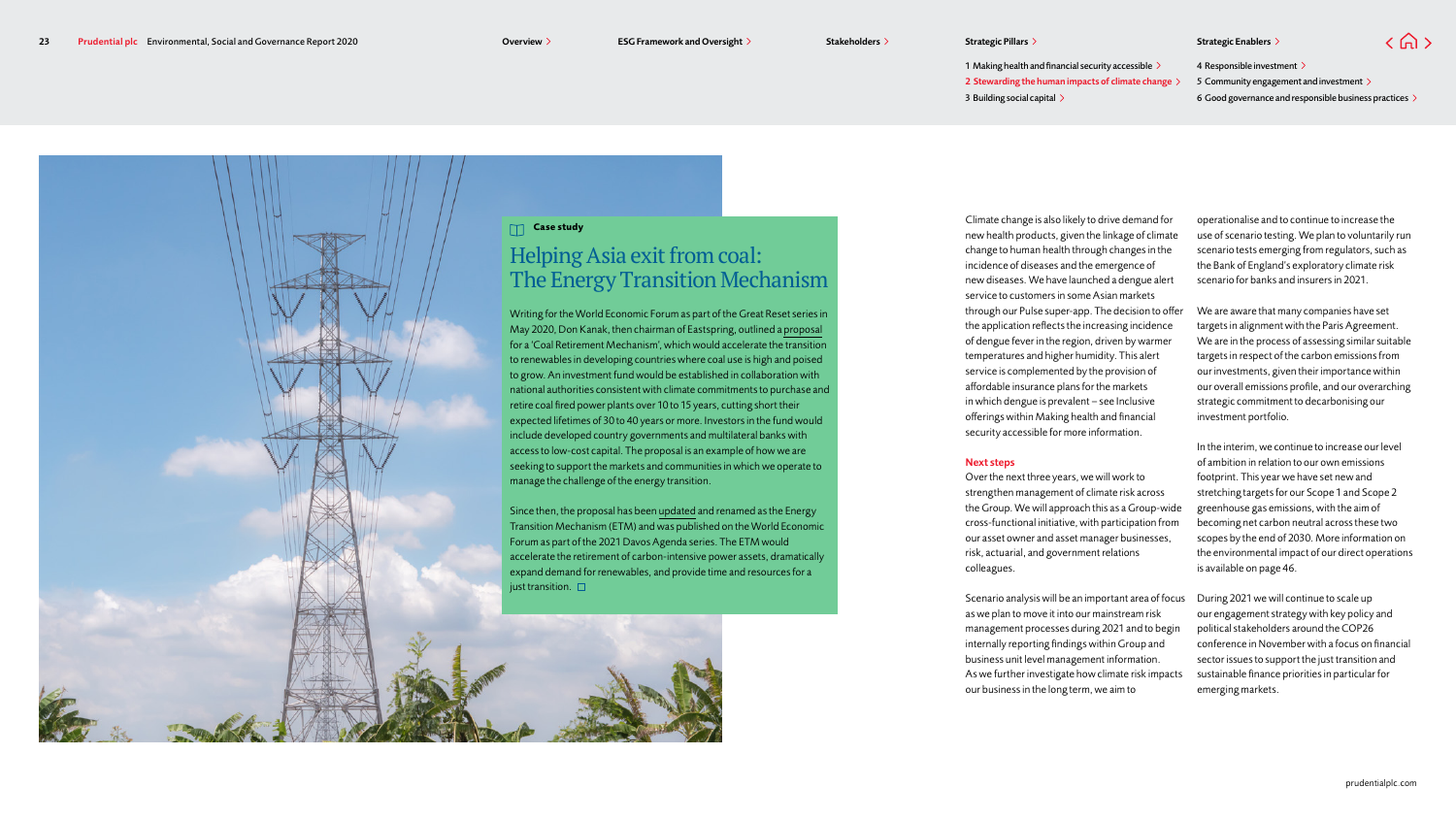Overview > ESG Framework and Oversight > Stakeholders > Strategic Pillars > Strategic Pillars Strategic Enablers > Strategic Pillars > Strategic Pillars > Strategic Pillars > Strategic Pillars > Strategic Pillars > Strateg

4 Responsible investment >

 $\langle$   $\hat{m}$   $\rangle$ 

1 Making health and financial security accessible  $\geq$ 3 Building social capital >  $2$  Stewarding the human impacts of climate change  $\,>$   $\,$   $\,$  5 Community engagement and investment 6 Good governance and responsible business practices  $\geq$ 

### TCFD: Disclosure Alignment

| Pillar                | Recommended<br>disclosure                    | Response reference                    | Additional comments                                                                                                                                                                                           | Pillar                   | Recommended<br>disclosure                     | Response reference                       | Additional comments                                                                                                                 |
|-----------------------|----------------------------------------------|---------------------------------------|---------------------------------------------------------------------------------------------------------------------------------------------------------------------------------------------------------------|--------------------------|-----------------------------------------------|------------------------------------------|-------------------------------------------------------------------------------------------------------------------------------------|
| Governance            | a) Describe the Board's                      | Oversight of ESG                      | Board oversight of climate change risk significantly strengthened:                                                                                                                                            | Strategy                 | a) Describe the                               | Approach to                              | Risk identification work completed:                                                                                                 |
| Disclose the          | oversight of climate-                        | (page 7); Response                    | - In 2020 ESG was overseen by the Board through the Group                                                                                                                                                     | Disclose the actual      | climate-related risks                         | climate-related                          | $-$ The risk identification and scenario process has identified six major                                                           |
| organisation's        | related risks and                            | to climate-related                    | Nomination & Governance Committee.                                                                                                                                                                            | and potential impacts    | and opportunities                             | risks (page 20);                         | risk categories.                                                                                                                    |
| governance around     | opportunities.                               | risks (page 21)                       | - In early 2021, the Board established a Responsibility & Sustainability                                                                                                                                      | of climate-related risks | the organisation                              | Capturing                                |                                                                                                                                     |
| climate-related risks |                                              |                                       | Working Group until May 2022 in order to ensure an appropriate level                                                                                                                                          | and opportunities        | has identified over                           | opportunities                            | Opportunities identified to support climate change mitigation                                                                       |
| and opportunities.    |                                              |                                       | of Board engagement in, and oversight of, ESG matters (including                                                                                                                                              | on the organisation's    | the short, medium,                            | (page 22)                                | and adaptation:                                                                                                                     |
|                       |                                              |                                       | climate change).                                                                                                                                                                                              | businesses, strategy     | and long term.                                |                                          | - The Pulse digital health platform supports the surveillance and                                                                   |
|                       |                                              |                                       | - Board Risk Committee workshop held to evaluate the climate change                                                                                                                                           | and financial planning   |                                               |                                          | diagnosis of diseases that are becoming more prevalent due to                                                                       |
|                       |                                              |                                       | risks facing the Group, discuss transition and physical risk concepts                                                                                                                                         | where such information   |                                               |                                          | climate change.                                                                                                                     |
|                       |                                              |                                       | and review potential Key Risk Indicators (KRI).                                                                                                                                                               | is material.             |                                               |                                          | - Investment products include the Asia Sustainable Bond Fund launched                                                               |
|                       | b) Describe                                  | Oversight of ESG                      | Management oversight enhanced:                                                                                                                                                                                |                          |                                               |                                          | by Eastspring                                                                                                                       |
|                       | management's role                            | $\frac{1}{2}$ (page 7);               | - Group ESG Committee established to oversee ESG (including                                                                                                                                                   |                          | b) Describe the impact                        | Our ESG strategy                         | New ESG Strategic Framework being rolled out:                                                                                       |
|                       | in assessing and<br>managing climate-related | Governance (within<br>the Responsible | climate-related risks), chaired by the Group Chief Financial Officer<br>and Chief Operating Officer, supported by senior functional leaders                                                                   |                          | of climate-related risks<br>and opportunities | (page 4); Response<br>to climate-related | - A new framework includes stewarding human impacts of climate<br>change as a key pillar via decarbonising the investment portfolio |
|                       | risks and opportunities.                     | Investment section)                   | and representatives from the Group's business units.                                                                                                                                                          |                          | on the organisation's                         | risks (page 21);                         | and pursuing an inclusive transition. The strategy will drive and shape                                                             |
|                       |                                              | $\frac{1}{2}$                         | - Work is under way to bring climate risk into the scope of other relevant                                                                                                                                    |                          | businesses, strategy,                         | Supporting an                            | the Group's overall response to climate change in future years.                                                                     |
|                       |                                              |                                       | governance structures, such as the Group Responsible Investment<br>Advisory Committee (GRIAC) that provides overall review and                                                                                |                          | and financial planning.                       | inclusive transition                     |                                                                                                                                     |
|                       |                                              |                                       |                                                                                                                                                                                                               |                          |                                               | (page 22);                               | Capacity building efforts continuing:                                                                                               |
|                       |                                              |                                       | recommendations for policies on responsible investment activities                                                                                                                                             |                          |                                               | Next steps (page 23)                     | - This includes membership of climate risk bodies, such as Climate                                                                  |
|                       |                                              |                                       | including climate related investment strategies.                                                                                                                                                              |                          |                                               |                                          | Action 100+, and investor initiatives (eg, the PRI in an asset                                                                      |
|                       |                                              |                                       | - The Technical Actuarial Committee (TAC) is responsible for setting<br>the methodology for Prudential's assets, liabilities and capital<br>requirements, which includes the consideration of climate change. |                          |                                               |                                          | manager capacity).                                                                                                                  |
|                       |                                              |                                       |                                                                                                                                                                                                               |                          | c) Describe the potential                     | Next steps (page 23);                    | Adoption of further targets under review:                                                                                           |
|                       |                                              |                                       |                                                                                                                                                                                                               |                          | impact of different                           | Capturing                                | - Process under way to assess suitable targets in respect of the carbon                                                             |
|                       |                                              |                                       |                                                                                                                                                                                                               |                          | scenarios, including                          | opportunities                            | emissions from our investment portfolio.                                                                                            |
|                       |                                              |                                       |                                                                                                                                                                                                               |                          | a 2°C scenario, on                            | (page 22)                                | - Potential to explore further environmental/climate risk opportunities                                                             |
|                       |                                              |                                       |                                                                                                                                                                                                               |                          | the organisation's                            |                                          | (such as the development of investment, insurance and digital                                                                       |
|                       |                                              |                                       |                                                                                                                                                                                                               |                          | businesses, strategy,                         |                                          | products to support climate risk).                                                                                                  |
|                       |                                              |                                       |                                                                                                                                                                                                               |                          | and financial planning.                       |                                          |                                                                                                                                     |